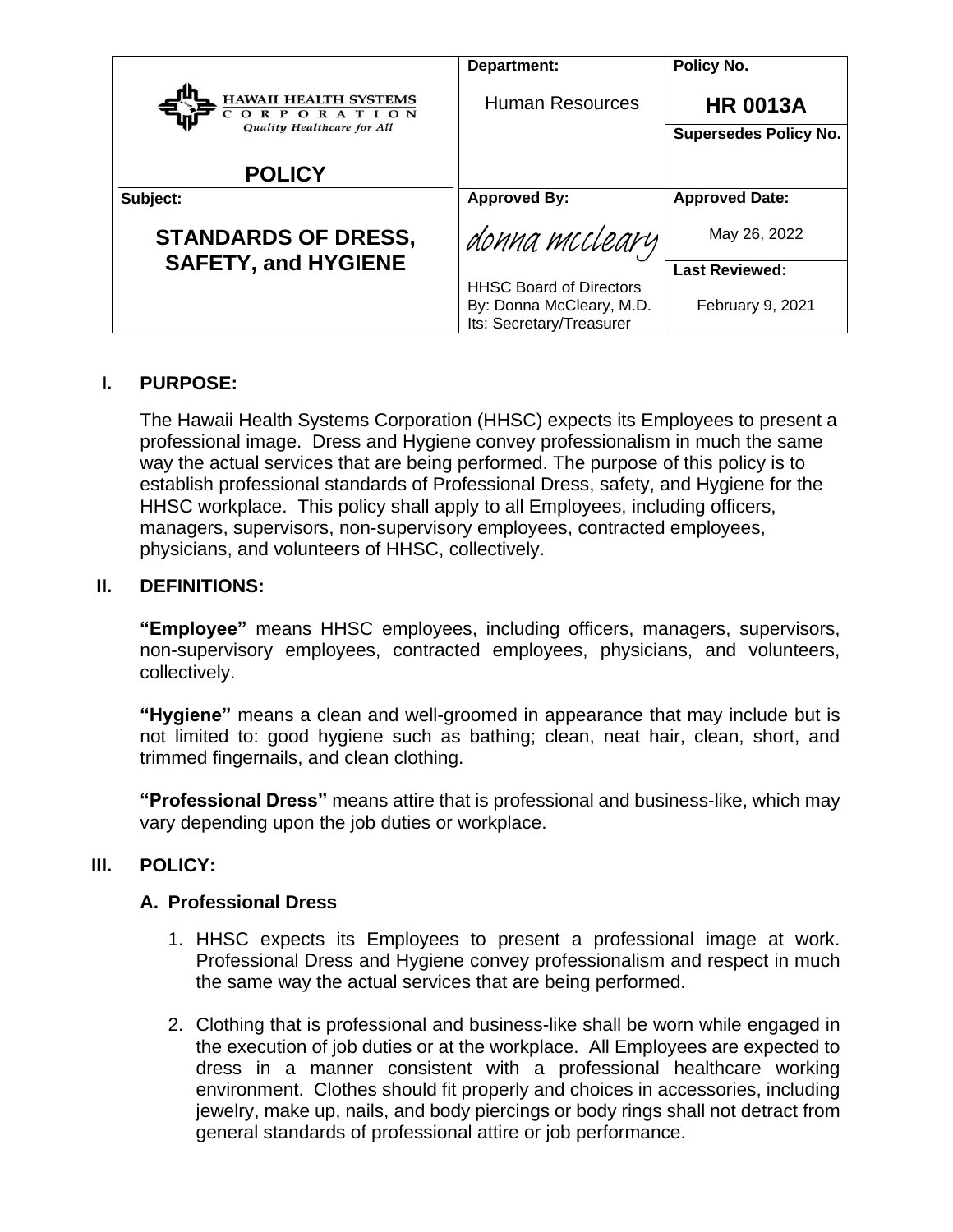- 3. Professional footwear is required. Employees who provide direct patient care shall wear closed-toes shoes at all times to ensure safe, secure footing, and protection from hazards in work areas. Clogs are acceptable. Employees who do not provide direct patient care may wear open-toed shoes that are professional in appearance. Excessively high-heeled shoes more than 3" pose a threat to safety, as such are not permissible. Protective shoes may be required by individual departments. Alternate footwear may be acceptable if deemed medically justified, on a case-by-case basis.
- 4. Scrub uniforms are allowed while working during clinical shifts. Scrub uniforms are prohibited outside of a facility.
- 5. Eye protection is both recommended and required in situations where the risk of exposure to patient body fluids is high. Personal prescription eyewear shall be professional in appearance and should be supplemented by additional splash protections.
- 6. Employees who are on-call and called back may return to work as dressed, to prevent compromise of patient care. These Employees, however, shall wear a lab coat or covered gown over street clothes, if applicable, and a closed-toe shoe.
- 7. Permission to wear a costume on special occasions (e.g., Halloween, etc.) may be granted with prior approval from their immediate supervisor, provided that HHSC Identification Badge requirements apply.

#### **B. Hygiene**

- 1. All Employees shall maintain a clean physical being; be well-groomed in appearance and consistently practicing good oral and personal Hygiene.
- 2. In most instances, an Employee may style his/her/their hair as long as it is clean, groomed, and business-like in appearance. Hair shall not interfere with job function. In patient care areas, hair shall be pulled back away from the face. Long hair shall not obstruct vision and shall be controlled to prevent contact with the patient, equipment, or supplies. A hair net may be required in some instances. Facial hair shall be well-trimmed, neat in appearance, and not interfere with job performance and safety.
- 3. Nails shall be kept clean, short, and trimmed. Nails shall not interfere with job performance and shall comply with any infection control policies. Nail jewelry and artificial nails may pose safety hazards and shall not be worn by those involved in direct patient care.
- 4. Proper hand washing techniques and protocols shall be strictly adhered to for personal safety and infection control.

#### **C. Identification Badge**

1. The HHSC identification badge shall be worn at all times while on duty, above the waist, and visible to the public.